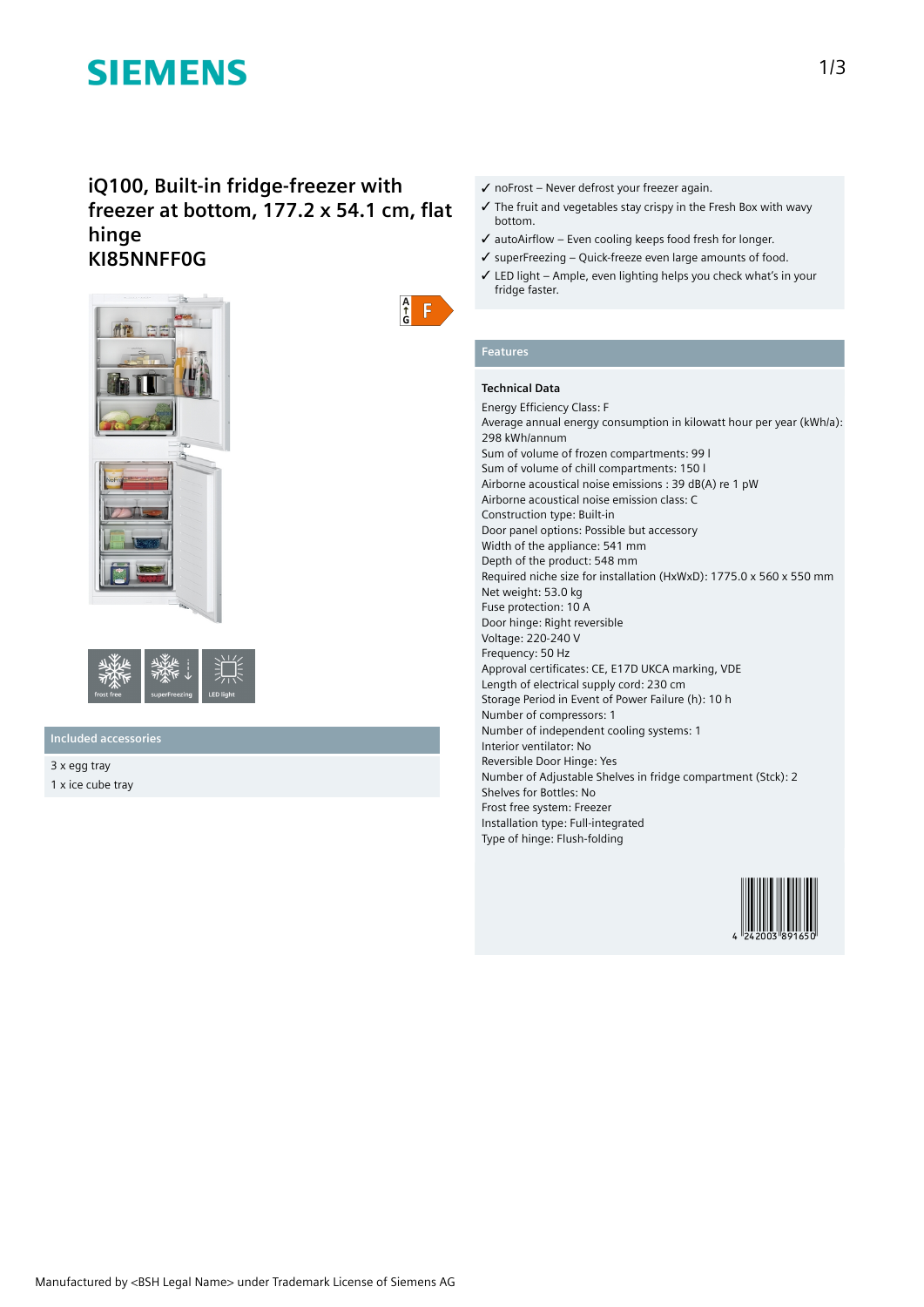# **SIEMENS**

# iQ100, Built-in fridge-freezer with freezer at bottom, 177.2 x 54.1 cm, flat **h i n g e KI85NNFF0G**

### **Features**

- EU19 Fast freezer facility D
- Built-in fridge-freezer combination
- Fixed hinge, softClosing door: No

#### **F u n c t i o n s**

- easy Installation
- $\bullet$  Bright interior LED fridge light

#### Design features

- Electronic control (LED chain)
- Super Cooling: No
- superFreeze function with automatic deactivation
- optical, acoustic for Fridge and Freeze

#### Design features

- $\bullet$  3 safety glass shelves in fridge compartment of which 2 are height adjustable
- 2 door trays, including 0x dairy compartment
- 1 removable door storage compartments.

#### **Freshness System**

• 1 vegetable/salad container

#### $\bullet$

#### **Food freshness system**

• 4 transparent freezer drawers, 0

#### Dimension and installation

- Dimensions: 177.2 cm H x 54.1 cm W x 54.8 cm D
- Niche Dimensions: 177.5 cm H x 56 cm W x 55 cm D

#### Key features - Fridge section

• Right hinged door, door reversible

● 220 - 240 V

#### **Key** features - Freezer section

 $\bullet$  3 x egg tray, 2 x ice cube tray

#### **Country Specific Options**

• Based on the results of the standard 24-hour test. Actual consumption depends on usage/position of the applianc e .

#### Performance and Consumption

- EU19\_EEK\_D: F
- Total Volume : 2 4 9 l
- Net Fridge Volume : 1 5 0 l
- Net Freezer Volume : 99 l
- Freezing capacity 24h : 5. 5 k g
- Annual Energy Consumption: 298 kWh/a
- Climate Class: SN-ST
- Noise Level: 39 dB, EU19 Noise emission class D: C
- Temperature rise time : EU19\_Temperature rise time\_D: 10 H